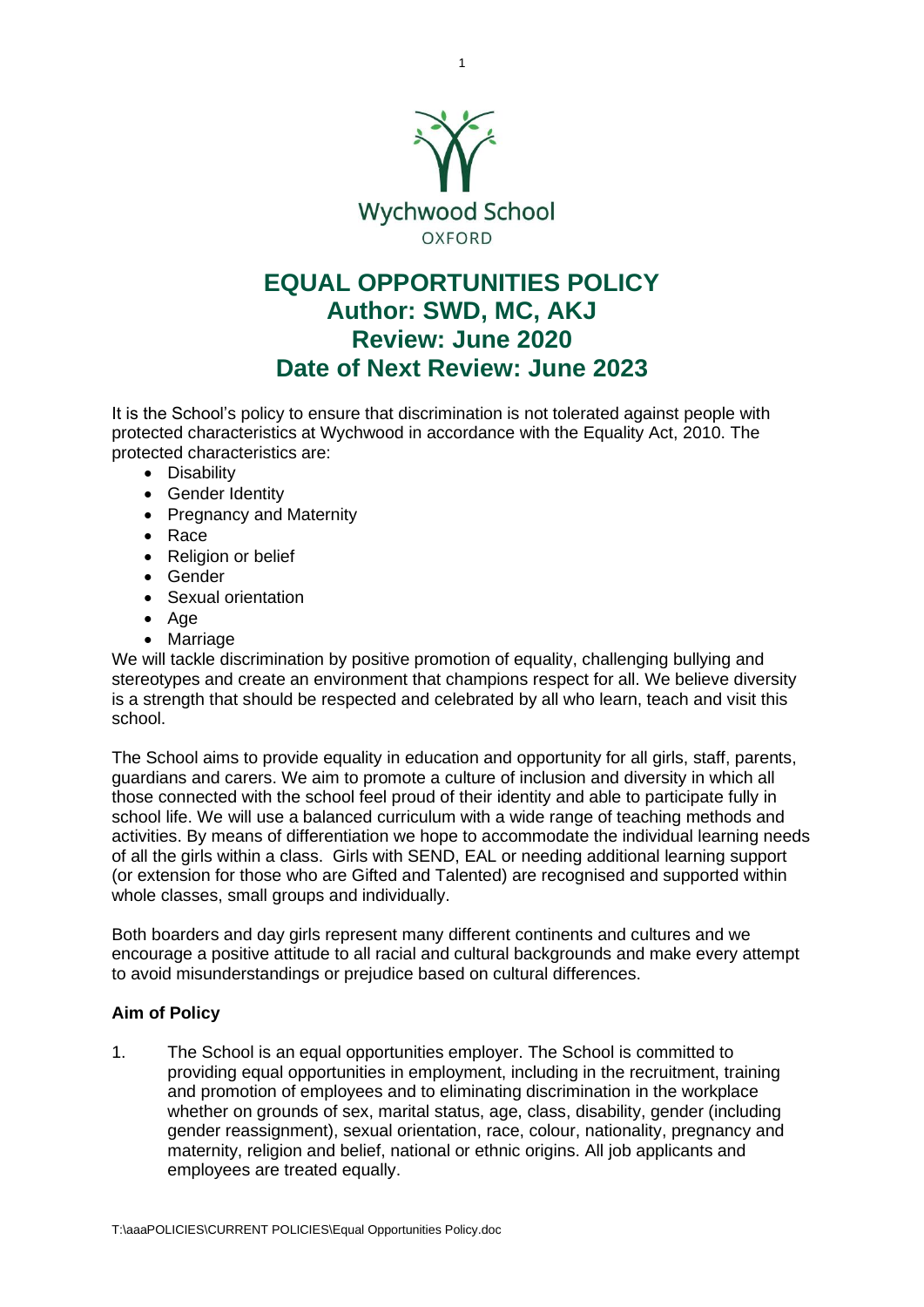- 2. The School is committed to ensuring that equality of opportunities in respect of the following is practised:-
	- career development
	- opportunities for training
	- appointments and allocation of responsibilities for all employees.
- 3. The School aims to ensure that their staff achieve their full potential and that all employment decisions are taken without reference to irrelevant or discriminatory criteria. This Equal Opportunities Policy has been adopted as a means of helping to achieve these aims.
- 4. It is the School's policy to give full and fair consideration to applications for employment from disabled persons and to provide appropriate training, development and promotion prospects, equivalent to those available to other employees.
- 5. The School is a single sex girls' school. Subject to this, the School aims to encourage good practice in the fields of equality of opportunity for pupils so that all pupils at the School are able to develop fully as individuals. The School will interpret 'boys' and 'girls' to include children who identify as boys or girls.
- 6. All members of the school community have a responsibility to ensure that this Policy is properly observed and fully complied with. Any act of discrimination or harassment/sexual harassment is viewed very seriously by the School. Anyone who believes that he or she may have been disadvantaged on discriminatory grounds is entitled to raise the matter through the appropriate channels.

## **Implementation of equality of opportunity**

- 1. Recruitment and employment decisions will be made on the basis of fair and objective criteria. The School will endeavour to ensure that job vacancies are widely advertised/publicised so that the widest range of candidates can apply.
- 2. The School's selection procedures will be reviewed from time to time to ensure they are appropriate for achieving the School's objectives and for avoiding unlawful discrimination.
- 3. In order to ensure the effectiveness of its Equal Opportunities Policy, the School monitors the composition of its workforce, applicants for promotion or job applicants. Information given as part of its monitoring policy is treated in the strictest confidence. It is used solely for monitoring purposes. The result of its monitoring will be reviewed as appropriate.
- 4. Appropriate training may be provided to enable staff to implement and uphold the School's commitment to equality of opportunity.
- 5. The School shall ensure that INSET is made available to all staff.
- 6. Equal consideration will be given to staff career development regardless of age, sexual orientation, gender, (except in the Boarding Houses), gender reassignment race, creed, nationality, colour, disability, pregnancy or maternity, marital status including civil partnership, or class.